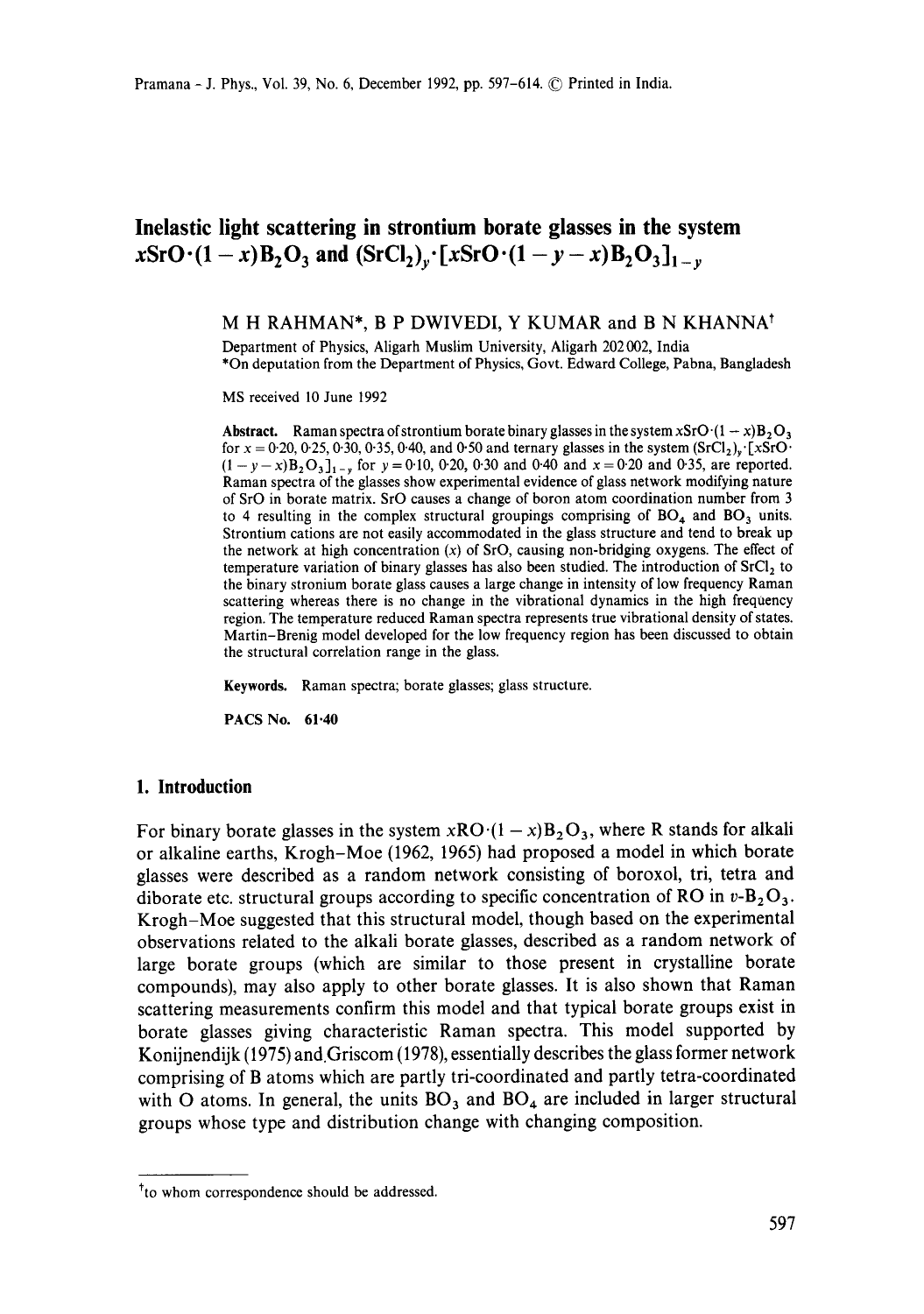We have performed Raman measurements on strontium borate glasses in the systems  $xSrO(1-x)B_2O_3$  and  $(SrCl_2)_x[xSrO(1-y-x)B_2O_3]_{1-y}$  as functions of x and y of SrO and SrCl<sub>2</sub> respectively and studied the effect of temperature variations. From the earlier investigations on the Raman spectra of borate glasses, it has been evident that a broad depolarized low frequency band (known as boson peak) is observed in most glasses. It is generally believed that this band arises from a breakdown of Raman selection rule (Guha and Walrafen 1984). So knowledge of the density of vibrational states in this region is needed for a better understanding of the reasons due to which this band appears. Shuker and Gammon (1970) showed that the Raman intensity (I) for the Stokes component related to the vibrational density of states  $(g_b)$  is,

$$
I(w) = C_b [n(w, T) + 1] g_b(w)/w \qquad (1)
$$

where,  $n = \frac{[exp(hw/kT)-1]^{-1}}{[exp(hw/kT)-1]}$  is the Bose-Einstein population factor and  $C<sub>b</sub>$  the coupling coefficient.

We report here the experimental data and calculated vibrational density of states using (1) with presumed values of  $C<sub>b</sub>$ (i.e., 1, w and w<sup>2</sup>) in the low frequency region. Martin-Brenig model (1974) developed for the low frequency Raman scattering in glasses has been used to obtain the structural information about the short correlation range (SCR) in glasses.

# 2. Experimental

Raman spectra were obtained from the experimental set-up consisting of argon ion laser, a double monochromator with holographic gratings (Jobin Yvon Ramanor U 1000 and HG 2S models) equipped with photoelectric detection to record the Raman signals. The 5145  $\AA$  line of the argon ion laser was used as the exciting source with laser power of  $860 \,\text{mW}$ . The spectra were recorded in the conventional  $90^\circ$  scattering geometry. The spectra were also recorded at different temperatures using high temperature unit in the sample compartment equipped with electronic temperature controller.

The binary and ternary glass samples were prepared by heating weighted quantities of strontium carbonate, strontium chloride (Sd Fine Chem, Bombay) and boric acid powder (BDH, Bombay) at 1400 K for one hour in a crucible using an electric furnace. The clear melts were poured into stainless steel moulds kept at 300 K to obtain transparent, homogeneous and colourless glass samples of about 1.5 mm thickness.

# **3. Raman results**

For studying the vibrational dynamics of ternary glasses, we have to first understand the dynamics of the corresponding binary system. Figure 1 shows the spectra of strontium borate glass in the system  $xSrO(1-x)B<sub>2</sub>O<sub>3</sub>$  at room temperature for  $x = 0.20$ , 0.25, 0.30, 0.35, 0.40 and 0.50. Two spectral regions are important for understanding the results.

(1) The region above 200 cm<sup>-1</sup>, where two intense bands are centred at  $772 \text{ cm}^{-1}$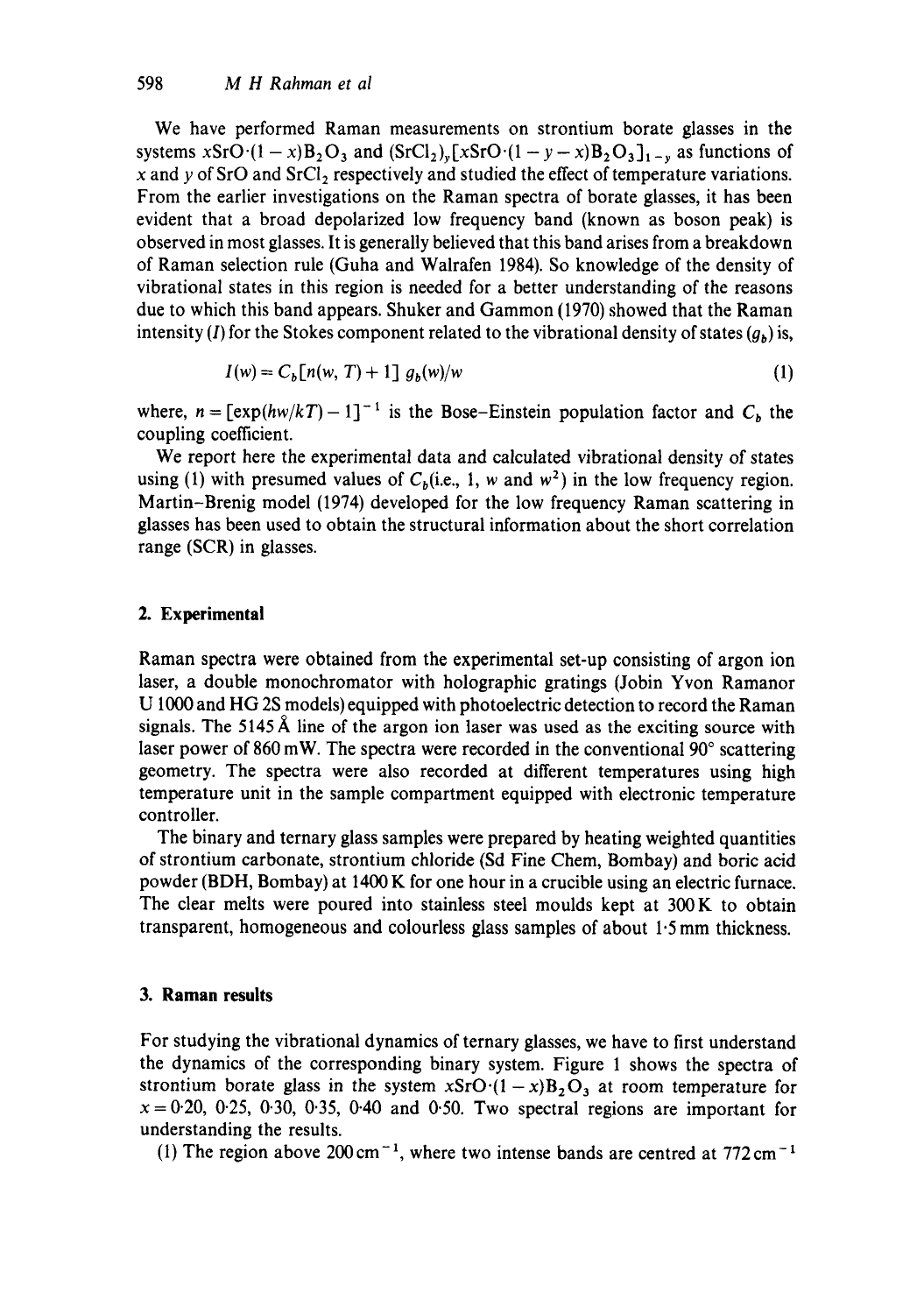

**Figure 1.** Raman spectra of strontium borate binary glasses in the system xSrO $\cdot$ (1 - x) $B_2O_3$ for x; (a) 0-20, (b) 0-25, (c) 0.30, (d) 0-35, (e) 0-40 and (f) 0"50.

and 801 cm<sup>-1</sup>. (2) The region below 200 cm<sup>-1</sup>, where a broad band known as boson peak is evident in all the spectra.

### *3.1 Chemical mechanism and band assignments*

It is well known from the Raman spectrum of pure  $v$ -B<sub>2</sub> $O_3$  glass that an intense and very sharp band at  $806 \text{ cm}^{-1}$  is the characteristic feature representing planar hexagonal boroxol ring structure (Gallener 1982) of the amorphous glass. The band at  $806 \text{ cm}^{-1}$  is attributed to the totally symmetric breathing mode of the boroxol ring with very little boron motion involved. Since this mode involves internal oxygen atoms only, it is entirely localized on each ring and thus can account for the extremely small line width  $({\sim} 16 \text{ cm}^{-1})$  observed (Ramos *et al 1987)*. The introduction of strontium oxide into the matrix of boric oxide glass causes a break down of some of the boroxol rings, resulting in a change of boron atom coordination number from 3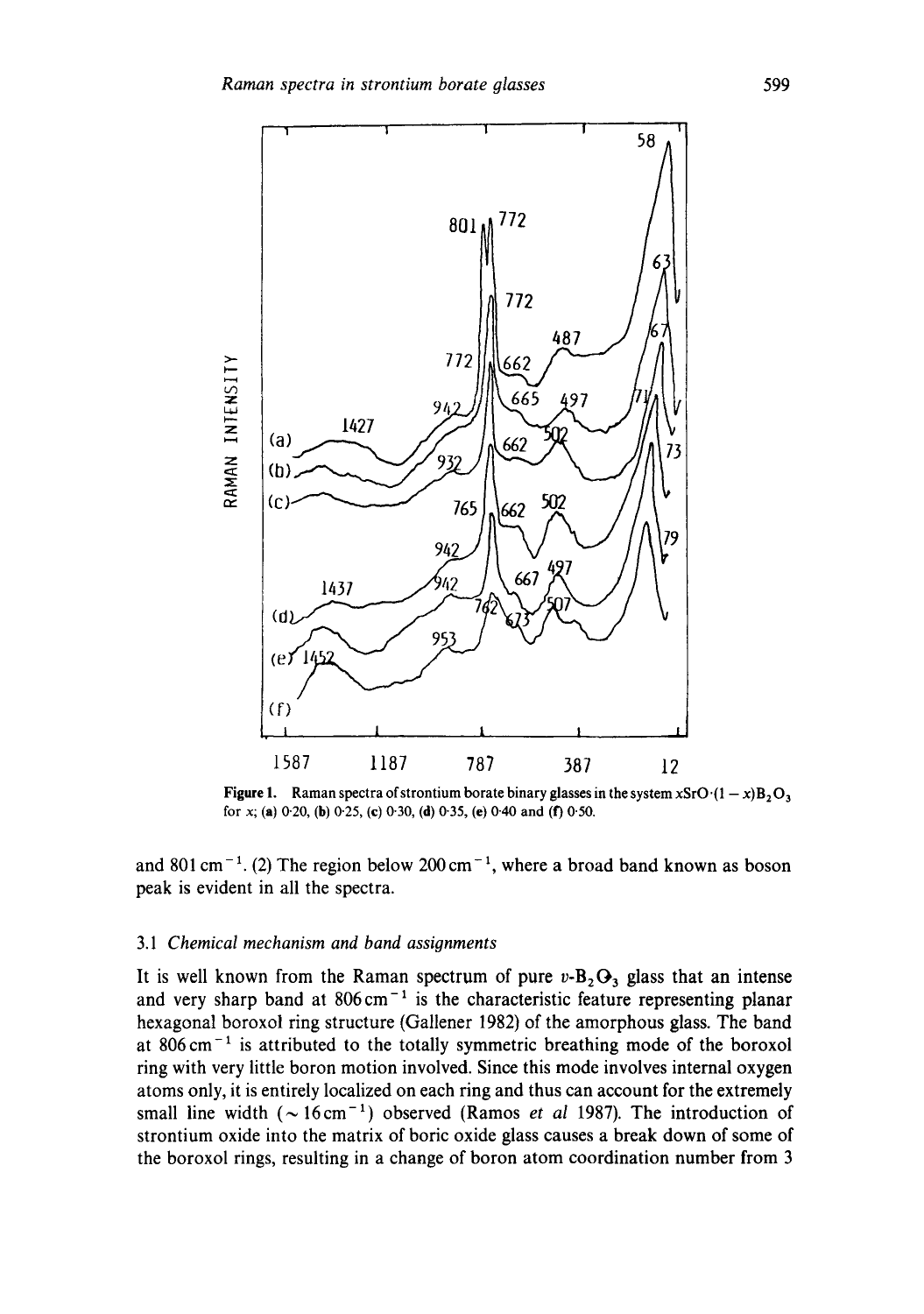to 4 and the formation of BO<sub>4</sub> units according to the following scheme (Lorosch *et al* 1984):

$$
\left[-0-8\begin{matrix}0\\0\\0\end{matrix}\right]+5r0\longrightarrow\left[-0-\frac{1}{8}-0-\frac{1}{8}+5r^{+}
$$

This mechanism liberates strontium cations  $(Sr^{++})$  which increases the ionic conductivity of the glass. The experimental evidence of such a process is the appearance of the Raman band at  $772 \text{ cm}^{-1}$  with a corresponding decrease in the intensity of the band at 806 cm<sup>-1</sup> for v-B<sub>2</sub>O<sub>3</sub>. Figure 1(a) shows a clear splitting of the band at 806 cm<sup>-1</sup> as a result of addition of xSrO with  $x = 0.20$  into the v-B<sub>2</sub>O<sub>3</sub> matrix, giving rise to a band at 772 cm<sup>-1</sup> together with the other band at 801 cm<sup>-1</sup>. The relative intensities of the two bands are nearly equal at the  $x = 0.20$ , but the band at 801 cm<sup>-1</sup> disappears at  $x = 0.25$  (figure 1a and 1b). The band at 772 cm<sup>-1</sup> remains in the same position up to  $x = 0.30$ . The formation of BO<sub>4</sub> groups starts at a concentration  $x < 0.20$  and reaches the saturation value of glass network coherence at  $x = 0.25$ . This behaviour in strontium borate glasses is different from that of other alkaline earth borate glasses where the formation of  $BO_4$  groups starts at  $x < 0.20$  but reaches the saturation value of network coherence at  $x = 0.35$  (Rahman *et al 1992*). These BO<sub>4</sub> units formed by the addition of SrO are incorporated in more complex cyclic edifices, such as tri, penta, di, orthoborate etc. (figure 2). With increasing concentrations (figures 1b-f) of SrO, the intensity of the band at  $772 \text{ cm}^{-1}$  diminishes and the band position is shifted towards lower wave number. This lowering may be interpreted in terms of the formation of non-bridging oxygens (NBOs) i.e., oxygen atoms not involved in B-O-B linkages (Hosono *et al* 1979 and Nishida *et al* 1980). Table 1 shows the positions of all the observed Raman bands in  $xSrO(1-x)B<sub>2</sub>O<sub>3</sub>$  at different values



Figure 2. Structural groupings in borate glasses; (a) boroxol ring, (b) diborate, (e) triborate, (d) pentaborate and (e) pyroborate.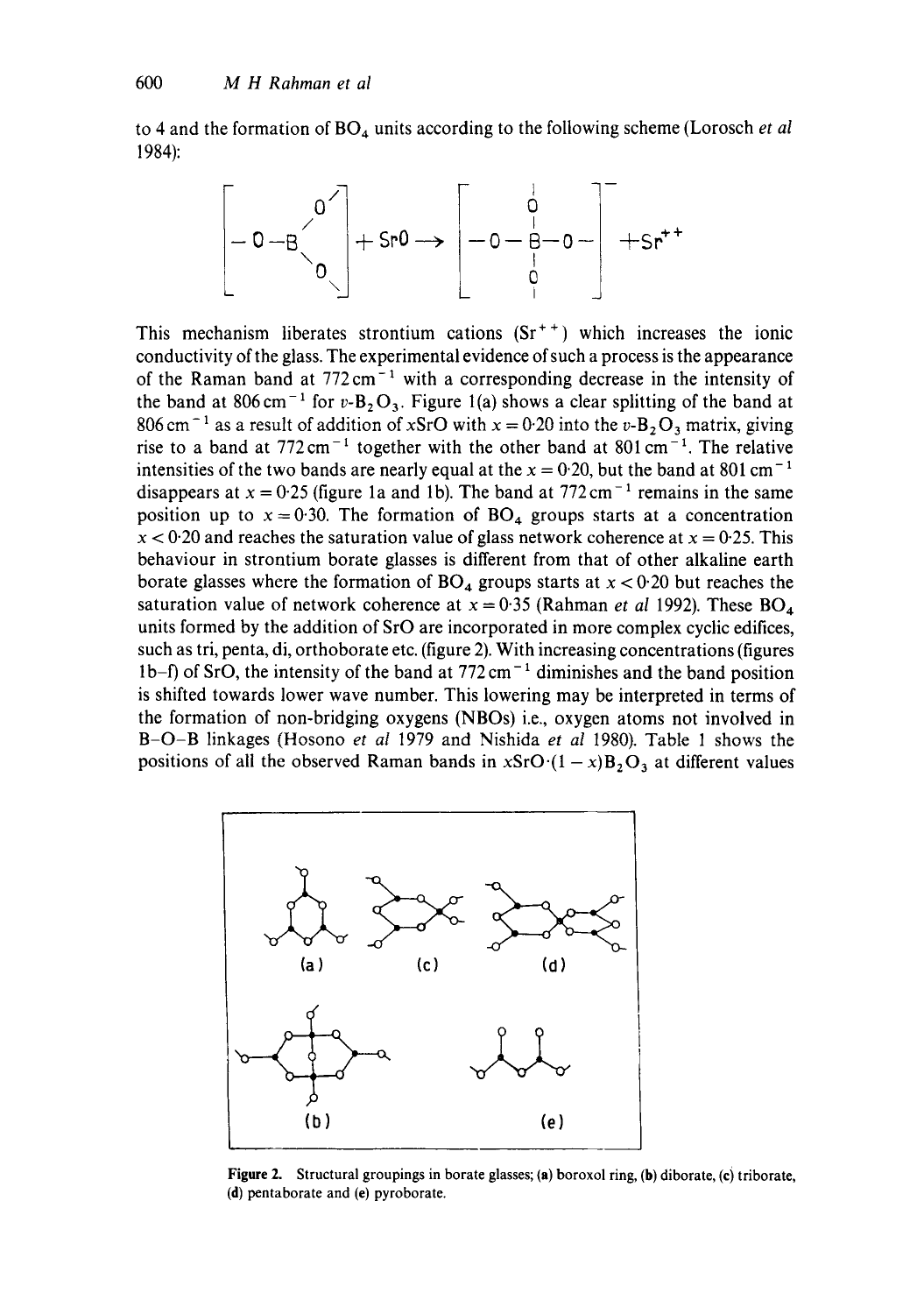**Table 1. Observed position of the** Raman bands for strontium borate glasses in the system  $xSrO(1-x)B_2O_3$ .

| Conc.<br>(x) | Raman bands $(cm-1)$ |     |     |     |                          |     |      |  |
|--------------|----------------------|-----|-----|-----|--------------------------|-----|------|--|
| 0.20         | 58                   | 487 | 662 | 772 | 801                      | 942 | 1427 |  |
| 0.25         | 63                   | 497 | 665 | 772 |                          | 939 | 1462 |  |
| 0.30         | 67                   | 502 | 662 | 772 | $\overline{\phantom{a}}$ | 932 | 1437 |  |
| 0.35         | 71                   | 502 | 662 | 767 |                          | 942 | 1437 |  |
| 0.40         | 73                   | 497 | 667 | 765 |                          | 942 | 1427 |  |
| 0.50         | 79.-                 | 507 | 673 | 762 |                          | 953 | 1452 |  |



**Figure 3.** Variation in position of (a) 772 cm<sup>-1</sup> band and (b) boson peak with concentration **of** SrO (x).

of x. The variation in position of  $772 \text{ cm}^{-1}$  band as a function of concentration  $(x)$ **is shown in figure 3(a), while the corresponding variation in its peak intensity and**  half width (FWHM) is shown in figure 4a. At higher concentration  $(x)$ ; i.e., at  $x > 0.25$ , **the increase in the number of BO4 units diminishes and BO 3 groups with NBOs are**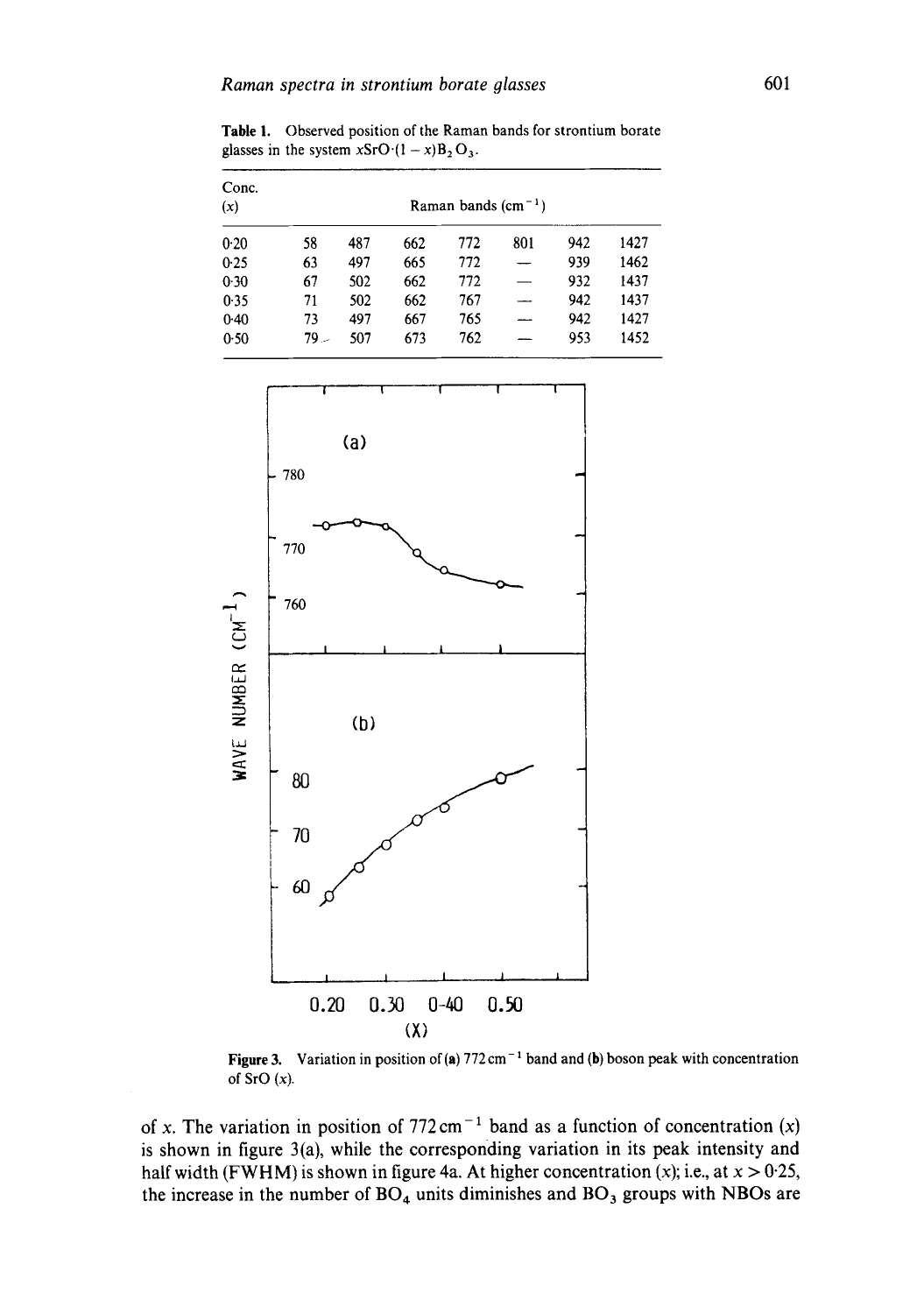

**Figure 4.** Variation in intensity and half-width (FWHM) for (a) 772 cm<sup>-1</sup> band and (b) boson peak with concentration  $(x)$ .

formed. Large alkaline earth ions are not easily accommodated in the glass structure; they tend to break up the network.

The band at  $772 \text{ cm}^{-1}$  indicates the formation of six membered borate rings containing one tetrahedral boron and its shift towards lower frequencies at higher concentrations is associated with the formation of six membered borate rings containing two tetrahedrally coordinated borons (Kamitsos et al 1987).

The other important feature in the low frequency region of the Raman spectrum is characterized by an unpolarized band known as the boson peak whose position varies from 58 cm<sup>-1</sup> to 79 cm<sup>-1</sup> at various composition (x) of the glass (figure 3b). The intensity and half width (FWHM) of the same band at various values of  $x$  are shown in figure 4b. This band may arise or be enhanced in intensity due to

(1) an increase in the Bose-Einstein thermal phonon population number,  $n(w)$  =  $1/$ [exp  $(hw/kT) - 1$ ], where w is the Raman shift; (2) inelastically scattered radiation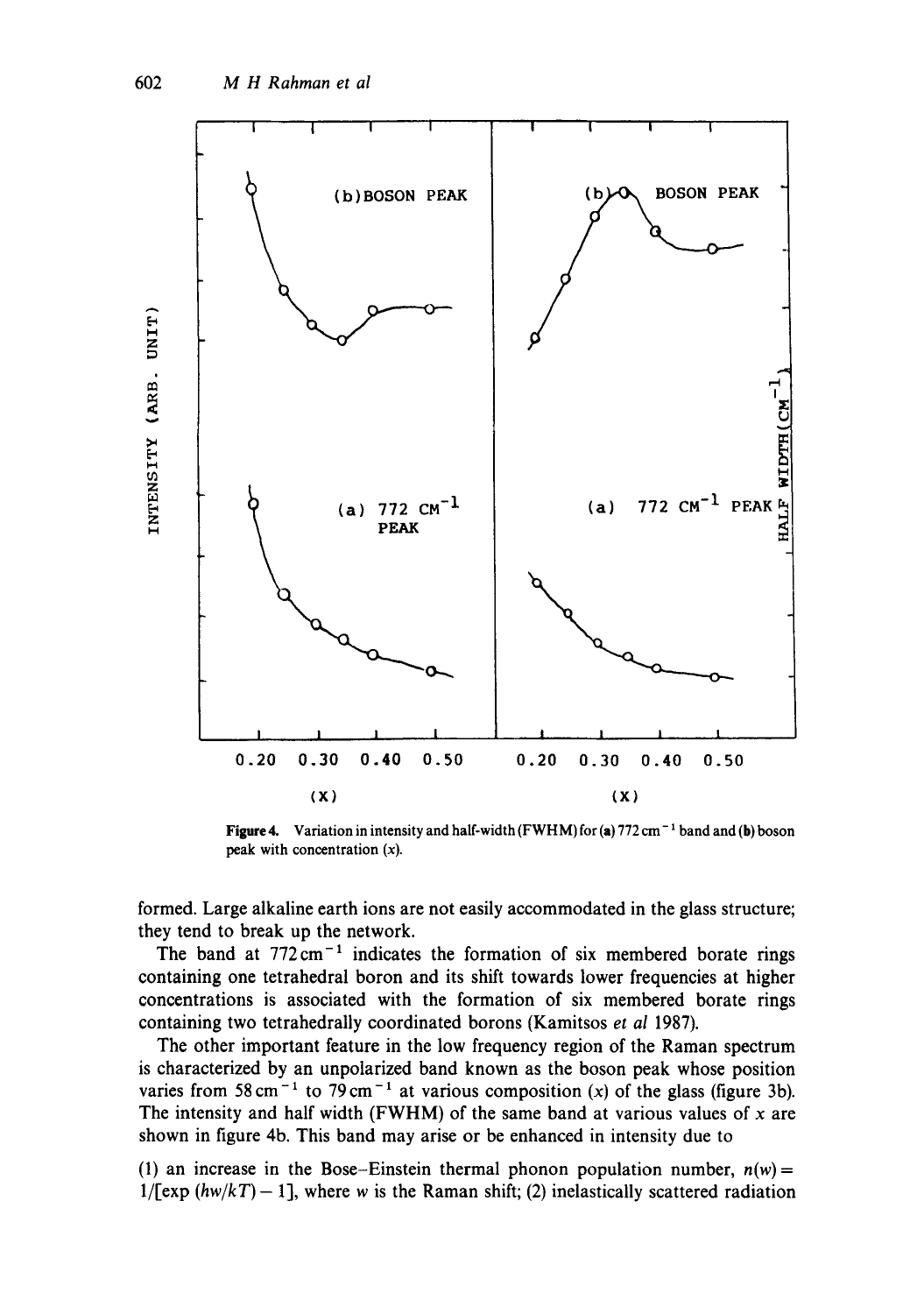which is proportional to  $(w_t - w)^4$ , where  $w_t$  is the frequency of the laser line; (3) Rayleigh wing and also sometimes, Mie or Tyndal scattered stray light; (4) low frequency light scattering from long wavelength acoustic modes of disordered solids and (5) low frequency Raman spectral feature termed as light scattering excess (LSE) attributed to the defect states which are invoked (Anderson *et al* 1972 and Philips *et al* 1972) to describe the amorphous linear temperature-dependent specific heat of glasses at low temperature (Zeller and Pohl 1971; Stephens 1973).

It is a common belief that this low frequency peak is basically due to the thermal population increase with decreasing phonon frequency at room temperature counterbalanced with the decrease in the vibrational density of states. We shall discuss about this peak in greater detail in the later sections. However, according to Almeida (1988), certain Raman active low frequency modes for glasses containing ions of large polarizability probably have major contribution towards the so-called boson peak.

Besides the above mentioned strong features in the spectra of  $xSrO(1-x)B_2O_3$ , a broad hump type band is seen in the region  $1350-1490 \text{ cm}^{-1}$ . This band whose intensity increases with concentration  $(x)$  of SrO, is mainly due to different types of boron-oxygen stretching vibrations associated with  $>$  B-O<sup>-</sup> groups similar to those observed in  $Na<sub>2</sub>O-B<sub>2</sub>O<sub>3</sub>$  glasses (Quan and Adams 1966; Borelli 1963). Such a band is also observed in vitreous and crystalline  $B_2O_3$  spectra around 1450 cm<sup>-1</sup> (Bratu *et al* 1987). At higher concentration (x) of SrO, this band involves non-bridging oxygens (Kamitsos *et al* 1986) and may be associated with large borate groups with dangling  $>$  B-O<sup>-</sup> bonds. At concentration  $x = 0.50$  the band (figure 1) centring at  $1452 \text{ cm}^{-1}$  is stronger than the corresponding band observed in the spectra at lower concentrations  $(x)$ , which indicates that the strontium borate glass of composition  $0.50$  SrO $0.0$ :  $0.50$  B<sub>2</sub>O<sub>3</sub> contains cyclic borate groups, i.e., pyro- and orthoborates having dangling  $>$  B-O<sup>-</sup> sub groups which are associated with non-bridging oxygens.

Raman bands in the region  $900-1100 \text{ cm}^{-1}$  appear in borate glasses containing tetrahedral borons (Selvaraj and Rao 1984). So the weak and broad band around  $940 \text{ cm}^{-1}$  can be attributed to the boron-oxygen stretching of tetrahedrally coordinated borons. Specifically, the band is associated with the group  $\{=\mathbf{B}-\mathbf{O}-\mathbf{B}\equiv\}$  in which one of the borons is tetrahedrally coordinated and the broad band around  $1440 \text{ cm}^{-1}$ may be attributed to this group (Hogarth and Ahmed 1983). On the other hand some authors (Chryssikos *et al* 1987 and Konijnendijk and Stevels 1977) have attributed this band to the stretch of ortho-borate units since a similar band is observed in the spectra of crystalline alkali and alkaline earth ortho-borates (Konijnendijk 1975).

Bhargava *et al* (1987) observed a weak band around 662 cm<sup>-1</sup> and assigned it as arising due to the metaborate group. In IR absorption of  $B_2O_3$  glass this band near  $656 \text{ cm}^{-1}$  is attributed to the bond bending vibration of the B-O-B linkage (Konijnendijk 1975). The band at  $470 \text{ cm}^{-1}$  in pure  $B_2O_3$  glass has been assigned to the ring bending mode of the boroxol rings (Krogh-Moe 1965). For alkali borate glasses this band is observed at higher wave numbers (Konijnendijk 1975; Konijnendijk and Stevels 1977). For the present system of glasses this band position varies from 487 to 507 cm<sup>-1</sup> and is probably due to the bending mode of free  $BO_4$ unit or one that is attached very weakly to a ring type structure. From the spectra of figure  $1(a-f)$ , it could be seen that this hump type broad band is more or less insensitive to the concentration changes. Minor changes in intensity with concentration are observed in the bands near 662 and  $940 \text{ cm}^{-1}$ .

In summary, since the crystalline state of the strontium borate sample (in some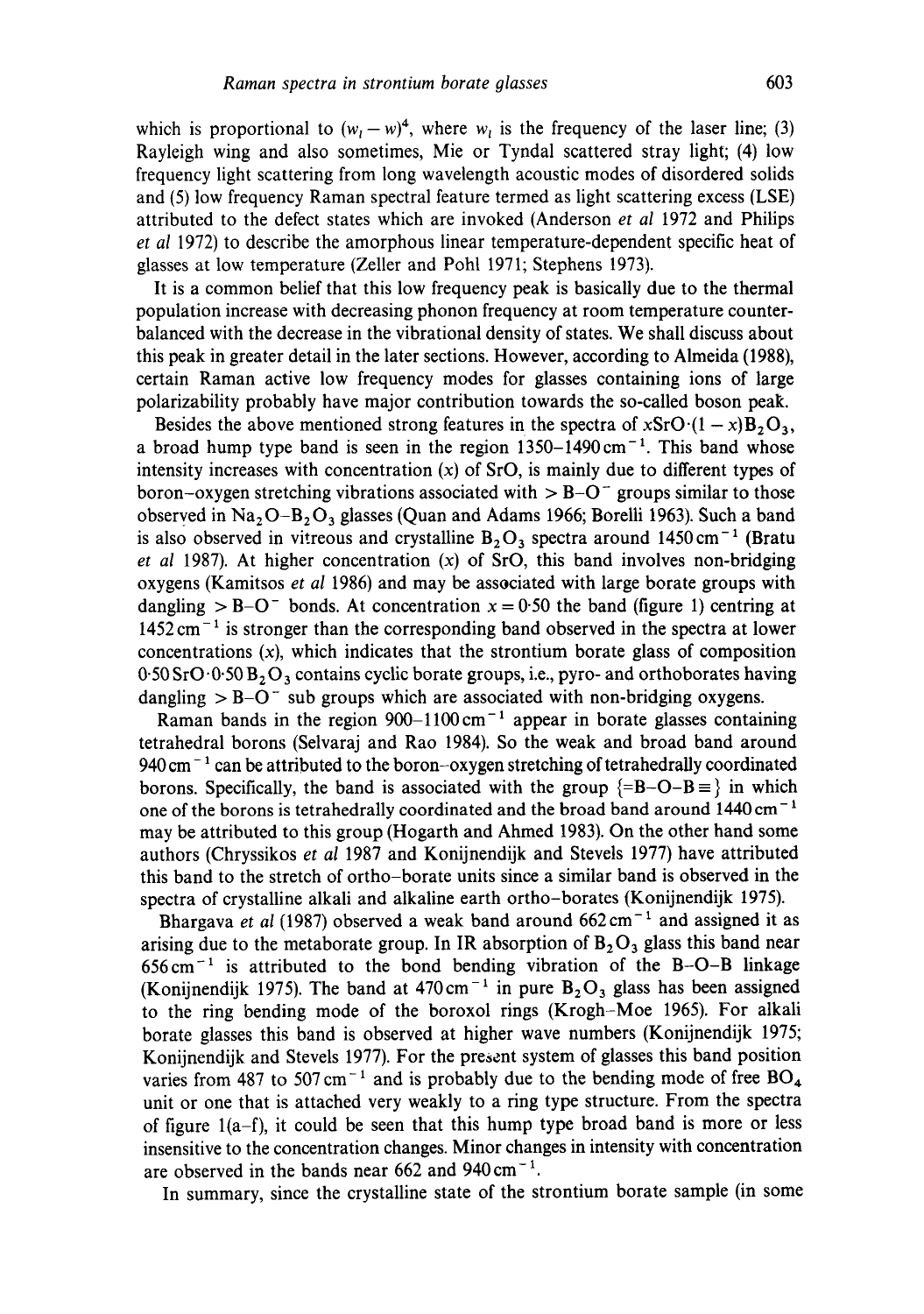composition) shows spectra dissimilar to those of the vitreous state (Konijnendijk 1975), specifically it is difficult to predict the nature of the cyclic groups which could be assigned at the specified composition by means of Raman spectral analysis. However, the presence of cyclic borate groups with non-bridging oxygens, such as pyro-, ortho-borate groups was confirmed from the results of ESR, optical absorption and M6ssbauer effect in glasses with high SrO contents (Ohta *et al* 1982).

## 3.2 *Effect of temperature on binary glass*

Figure 5 shows the spectra of strontium borate binary glasses for  $x = 0.20$  and 0.35 at different temperatures, while the variations in position and intensity (peak intensity



Figure 5. Raman spectra of strontium borate binary glasses in the system xSrO $\cdot (1 - x)B_2O_3$ for (a)  $x = 0.20$ ,  $T = 373$  K, (b)  $x = 0.20$ ,  $T = 523$  K, (c)  $x = 0.20$ ,  $T = 663$  K, (d)  $x = 0.35$ ,  $T = 373$  K, (e)  $x = 0.35$ ,  $T = 523$  K and (f)  $x = 0.35$ ,  $T = 663$  K.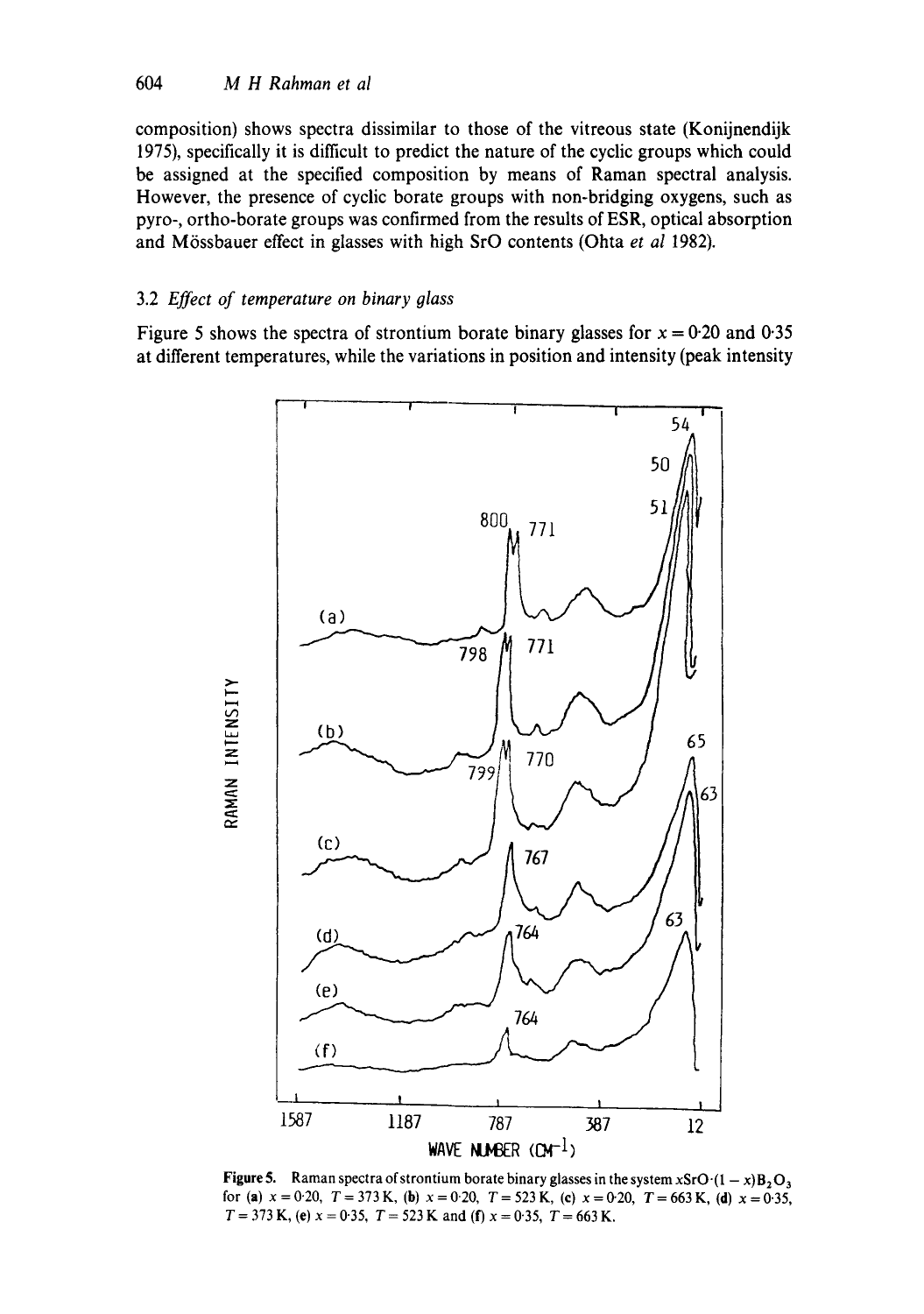

Figure 6. Variation in position of (a)  $772 \text{ cm}^{-1}$  band and (b) boson peak at different temperatures for  $x = 0.20$  and  $x = 0.35$ .

and half width (FWHM) for the two important bands i.e., boson peak and  $772 \text{ cm}^{-1}$ band with temperature at the corresponding concentrations are shown in figures 6 and 7. We see that the position of boson peak shifts towards lower wave number whereas its overall intensity increases appreciably. The other important band at  $772 \text{ cm}^{-1}$  has minor change in position, but there is a considerable change in intensity and half width (FWHM).

With rising temperature, cyclic borate rings are broken extending the polymeric network of  $BO_3$  triangles, thereby decreasing the density of atoms. So there will be a weakening of the force constants between atoms resulting in a shift of the scattering spectra to lower frequencies. Since the potential wells are closely spaced together, the system would seek a new equilibrium position at different configurational states. The potential minima associated with these states will have different curvatures because of weakening of force constants.

# 3.3 *Effect of SrCl<sub>2</sub> on binary*

The effect of introduction of  $SrCl<sub>2</sub>$  into the strontium borate binary glasses has been studied in the spectra of the ternary system of glasses  $(SrCl_2)_y$  [xSrO $(1-y-x)$ .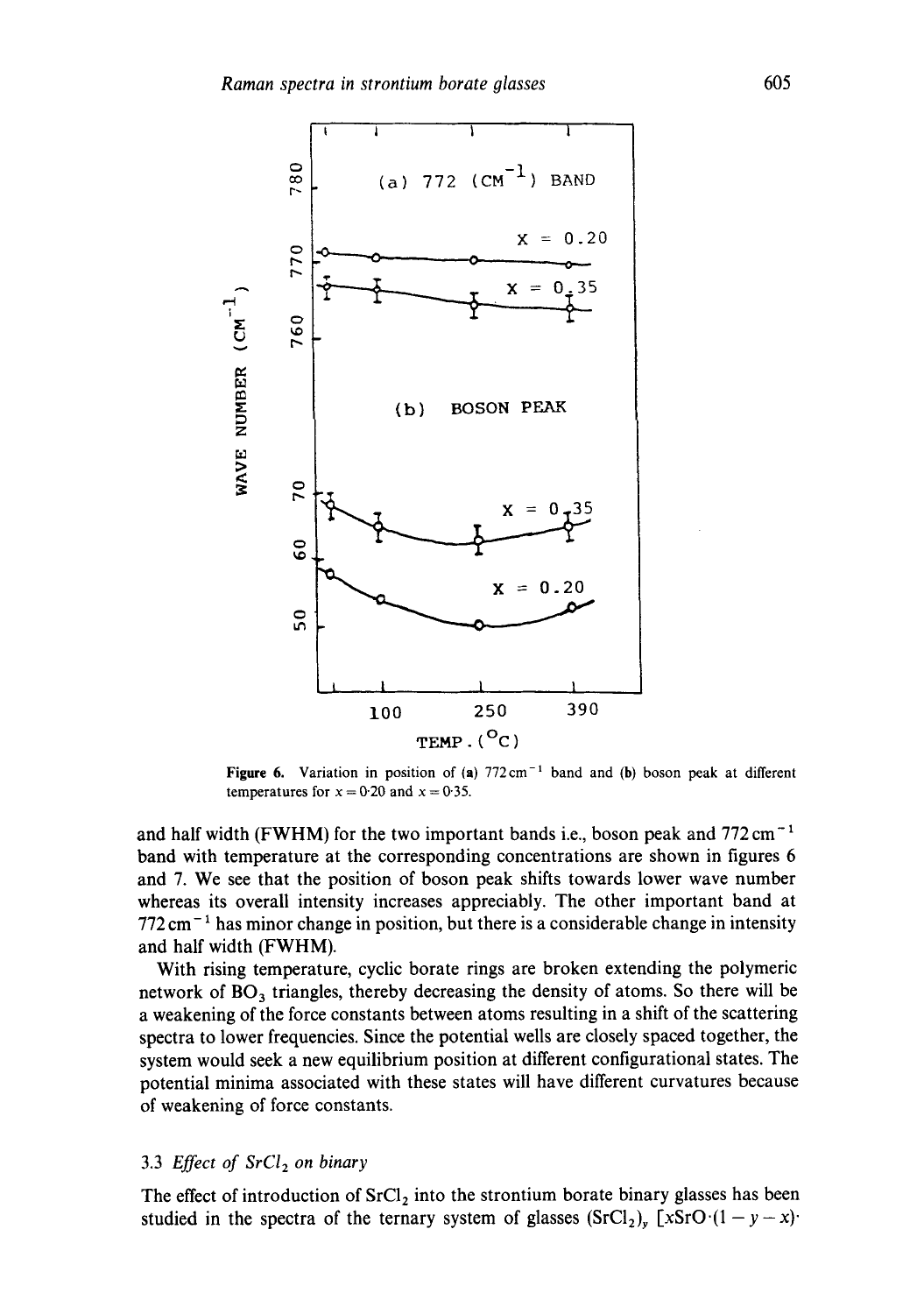

Figure 7. Intensity and half-width variation of  $772 \text{ cm}^{-1}$  band and boson peak as function of temperature for  $x = 0.20$  and  $x = 0.35$ .

 $B_2O_3$ <sub>1(1-y)</sub> (figure 8). We see that the presence of SrCl<sub>2</sub> in the glass matrix does not substantially modify the vibrational dynamics of the binary glass structure in the region above  $300 \text{ cm}^{-1}$  (see for comparison figures 1 and 8). We however, observe noticeable modifications in the low frequency region of the spectra due to the addition of  $SrCl<sub>2</sub>$ . The low frequency ( $\langle 300 \text{ cm}^{-1} \rangle$  Raman results are the following:

(1) The overall intensity of the low frequency Raman scattering increases greatly by the addition of  $SrCl<sub>2</sub>$  into the binary glass (figure 9a).

(2) Boson peak frequency shifts towards higher wave number (figure 9b).

(3) A small shoulder (on boson peak) around  $162 \text{ cm}^{-1}$  appears and tends to become clear with rise of concentration (y) of  $\text{SrCl}_2$ .

In the later sections we shall be discussing about this low frequency region of ternary glass spectra.

## 3.4 *Vibrational density of states*

The vibrational density of states  $g_b(w)$  can be expressed in terms of reduced Raman spectrum from equation (1) as,

$$
g_b(w) = I(obs) \cdot w / C_b \{ n(w, T) + 1 \} = I_R.
$$
 (2)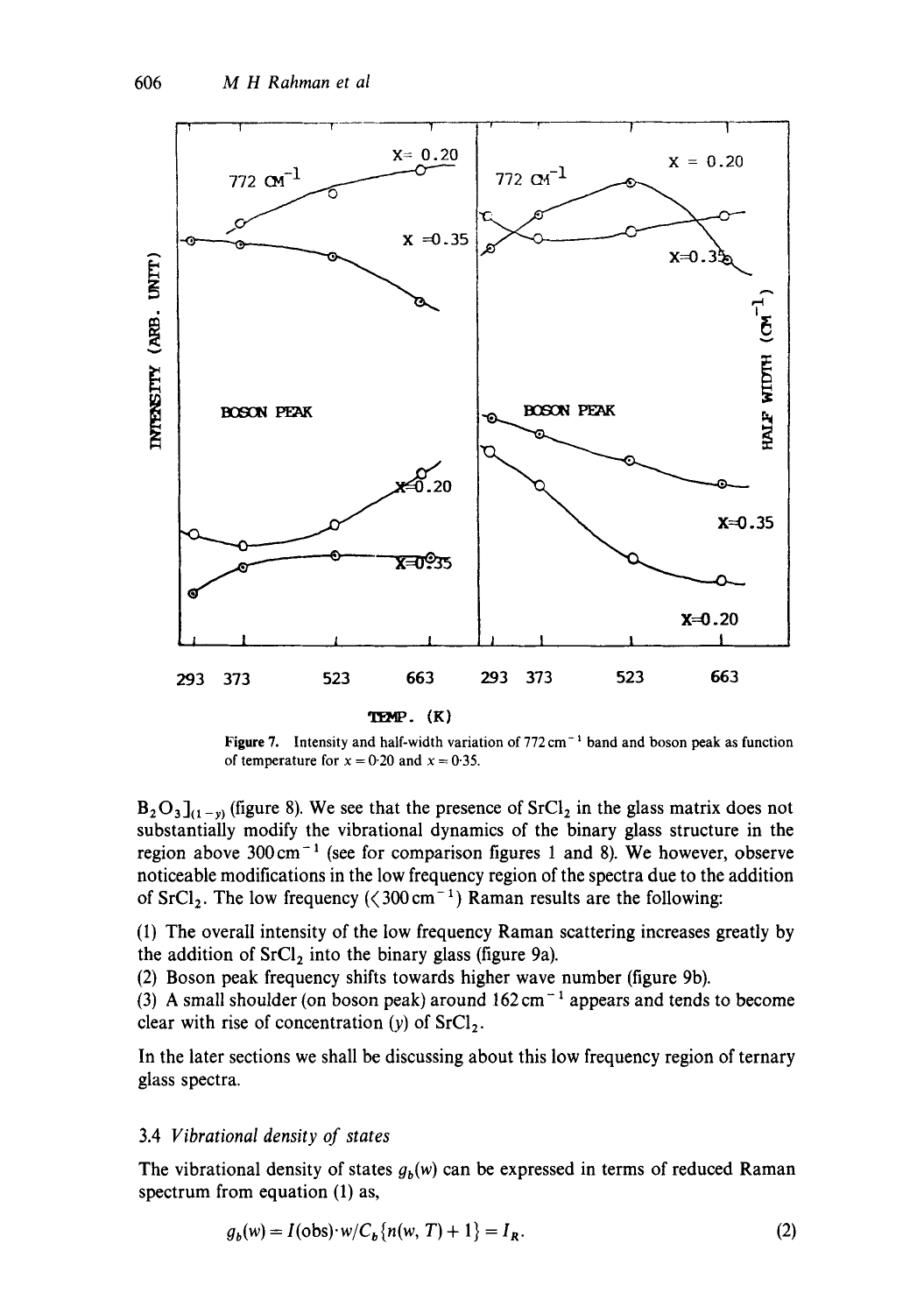

**Figure 8.** Raman spectra of strontium ternary borate glasses in the system  $(SrCl_2)_y$ . [xSrO.  $(1-y-x)B_2O_3$ ]<sub>1-y</sub> for various x and y. (a)  $x=0.20$ ,  $y=0.10$ , (b)  $x=0.20$ ,  $y=0.20$ , **(c)**  $x = 0.35$ ,  $y = 0.10$ , **(d)**  $x = 0.35$ ,  $y = 0.20$ , **(e)**  $x = 0.35$ ,  $y = 0.30$  and **(f)**  $x = 0.35$ ,  $y = 0.40$ .

The reduced Raman intensity  $I_R$  is dependent on the coupling coefficient  $C_b$ . Arbitrarily, if  $C_b$  is assumed to have the values 1, w and  $w^2$ , then the frequency reduced **Raman spectra**  $(I_R^r)$  **would be defined as,** 

$$
I_R{}^F(C_b = w^2) = I(obs)/w\{n(w, T) + 1\}
$$
 (3)

**and** 

$$
I_R^F(C_b = 1) = I(obs) \cdot w / \{n(w, T) + 1\}.
$$
 (4)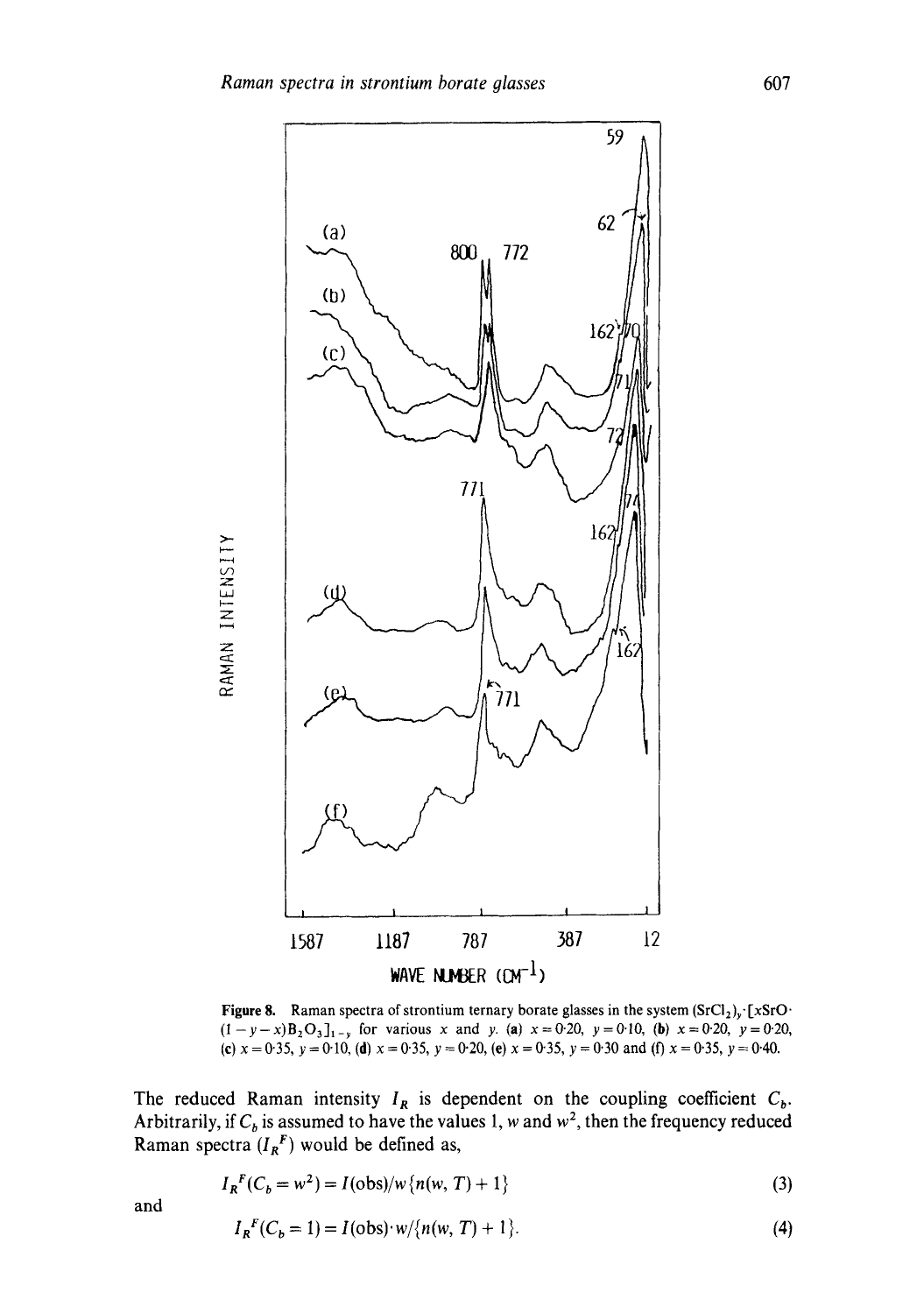

Figure 9. (a) Change in intensity of boson peak with change of concentration y of  $\text{SrCl}_2$ . (b) Shift in frequency of the boson peak with y.

The temperature reduced Raman spectra  $(I_R^T)$  is defined, when  $C_b = w$ , as,

$$
I_R^T = I(\text{obs})/\{n(w, T) + 1\}
$$
\n<sup>(5)</sup>

For strontium borate binary glasses, figures 10(a) and (c) show the calculated reduced spectral density of states  $I_R^F(C_b = w^2)$  and  $I_R^F(C_b = 1)$  respectively for different concentrations (x). The temperature reduced Raman intensity  $I_R^T(C_b = w)$  for different concentrations  $(x)$  is shown in figure 10(b). We see that in figure 10(a), the spectral shapes and boson peak positions are remarkably similar at all the concentrations  $(x)$ to those observed in the experimental raw Raman data in the low frequency region  $\langle 300 \text{ cm}^{-1}$  of figure 1. But in the calculated spectral density of states of figures 10(c) and 10(b) for  $I_R^F(C_b = 1)$  and  $I_R^T(C_b = w)$  respectively, the spectral shapes are not similar and some shoulder peaks around 75, 140 and  $165 \text{ cm}^{-1}$  along with contour maximum (boson peak) are obvious. Also the boson peak position is shifted towards higher wave number.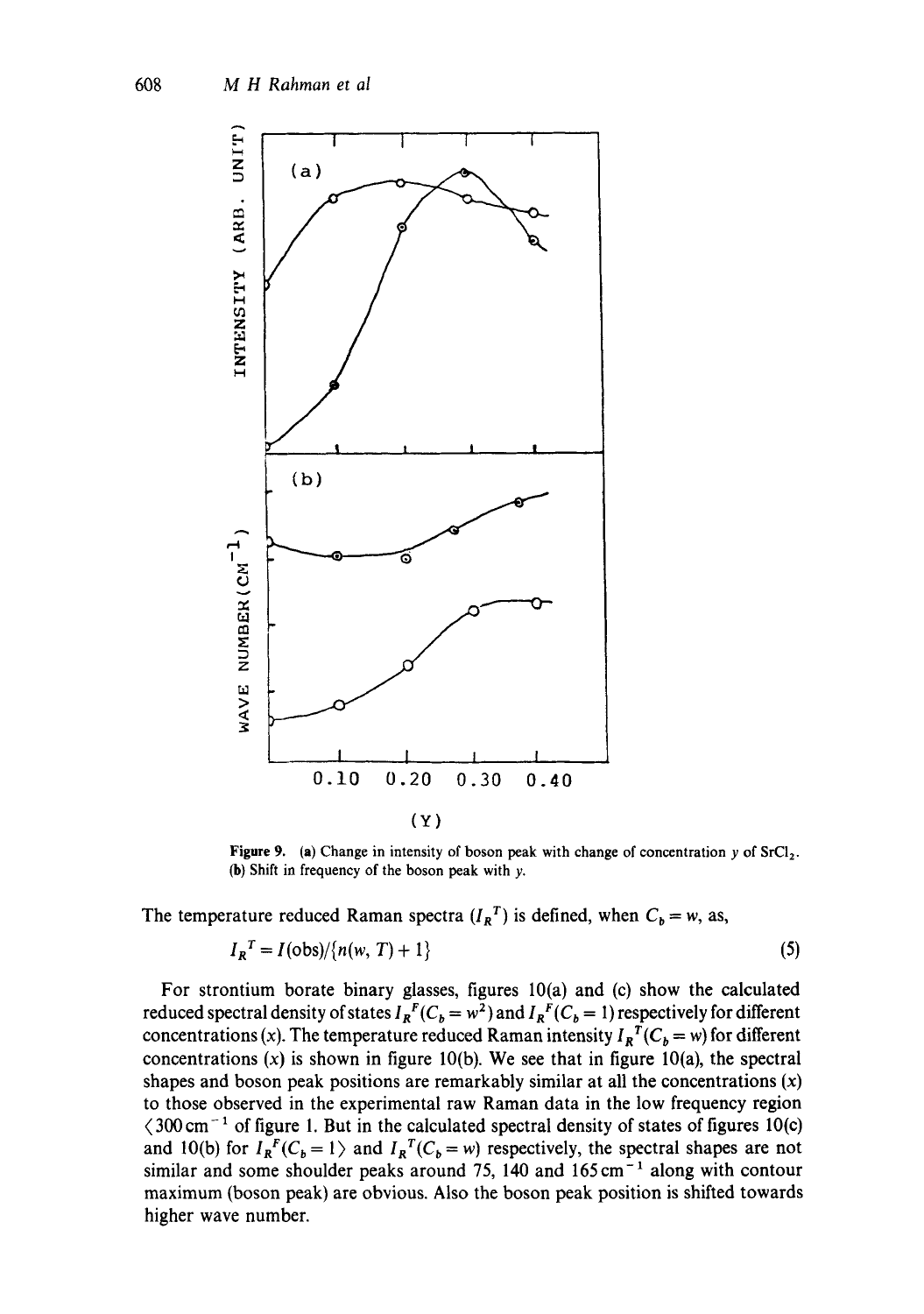

Figure 10. Reduced Raman spectra for (a)  $I_R^F(C_b = w^2)$ , (b)  $I_R^T(C_b = w)$ , (c)  $I_R^F(C_b = 1)$  in strontium borate binary glasses in the system  $xSrO:(1-x)B<sub>2</sub>O<sub>3</sub>$  for various x. (i) 0-20, (ii) 0'30, (iii) 0'35, (iv) 0.40 and (v) 0.50.

The band near  $140 \text{ cm}^{-1}$  in the temperature reduced spectra is due to librational motion of boroxol rings in  $v - B_2O_3$  (Guha and Walrafen 1984). The peak at 75 cm<sup>-1</sup> for  $I_R^T(C_b = w)$  corresponds to the 50 cm<sup>-1</sup> band in  $v - B_2O_3$ . These two bands 75 and  $140 \text{ cm}^{-1}$  have been assigned to in-phase and out-of-phase motions arising from a random distribution of mass and ring size structure (Guha and Walrafen 1984) in  $v - B_2 O_3$ . The addition of SrO to the  $v - B_2 O_3$  matrix plays an essential role in the formation of tetrahedral  $BO_4$  groups producing borate cyclic units and the introduction of  $SrCl<sub>2</sub>$  into the binary glass does not affect the vibrational dynamics in the high frequency region. But in the low frequency region there is a large change in boson peak intensity along with the appearance of band at  $162 \text{ cm}^{-1}$ . For this increase in intensity with increasing  $SrCl<sub>2</sub>$ , two possibilities could be looked into: the addition of  $SrCl<sub>2</sub>$  helps either in the formation of  $BO<sub>4</sub>$  groups, or it takes part in the formation of tetrahedral units, such as  $BO_3Cl$ , which may cause the appearance of any band, like the band at  $162 \text{ cm}^{-1}$ . Though the band around  $162 \text{ cm}^{-1}$  has not been observed in the experimental raw Raman spectra of strontium binary glass, it arises in the raw spectra of ternary and also in the reduced spectra of binary glasses. Comparing all the spectra of binary and ternary glasses it can be concluded that since the band at  $162 \text{ cm}^{-1}$  arises in the vibrational density of states for binary, addition of SrCl<sub>2</sub> to the binary does not cause the creation of the band; it could only be suggested that addition of  $SrCl<sub>2</sub>$  enhances the possibility of the appearance of this band and also, as a whole the low frequency band contour intensity increases with rising concentration (y) of  $SrCl<sub>2</sub>$ .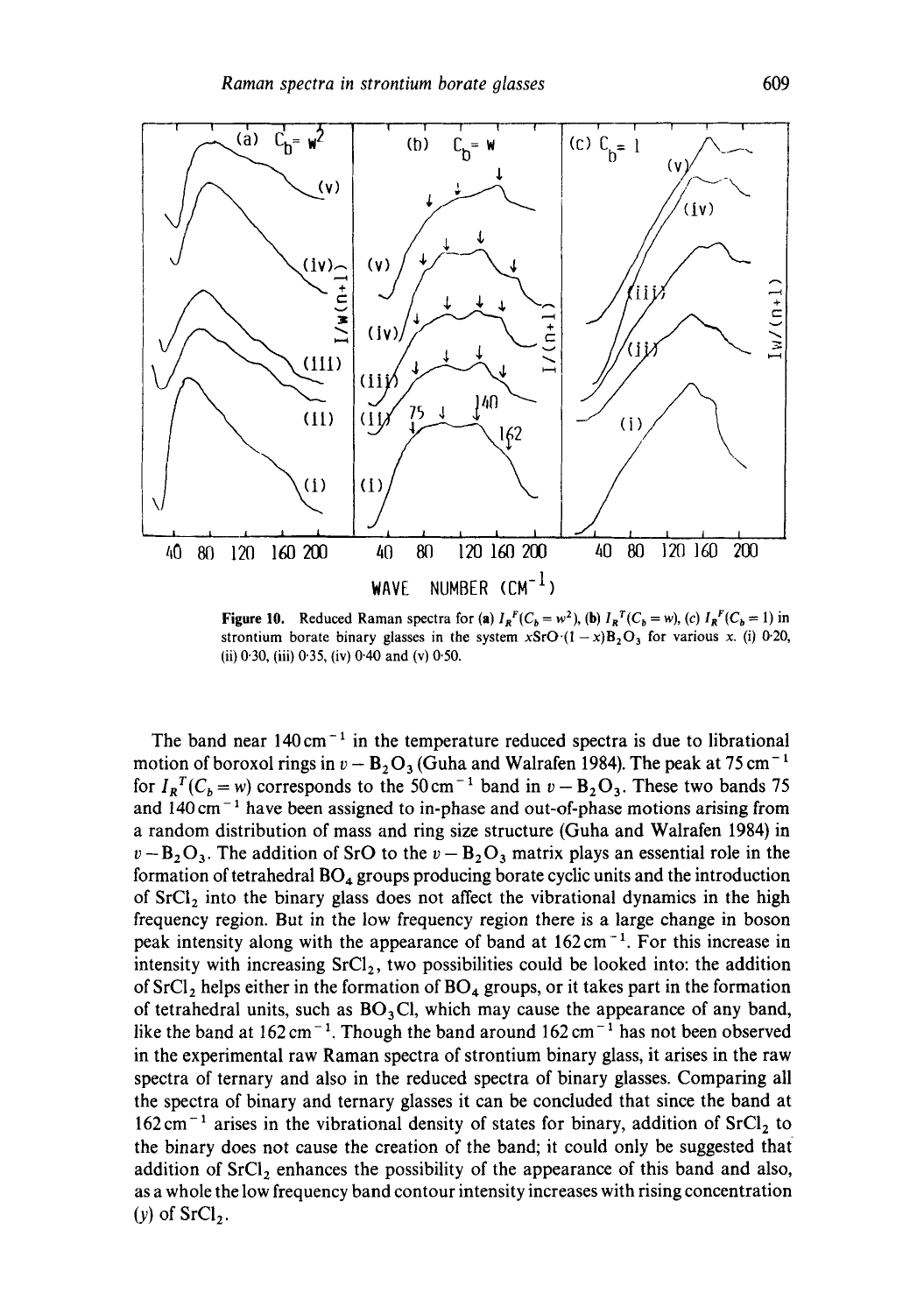#### 3.5 *Boson peak and Martin-Brenig model*

For a disordered system of amorphous materials, where the periodic atomic arrangement inherent in crystalline state lies only within a few coordination spheres, the Raman process is characterized by inelastic light scattering which does not conserve momentum. This shows that the ordered microregion or short correlation range (SCR) in the disordered system leads to a break down of the crystal momentum selection rule (Shuker and Gammon 1970) and the continuous Raman spectra in glasses are ascribed to this disorder-induced scattering. Thus the low frequency light scattering from long wavelength acoustic modes of disordered solids is much important for the low frequency wing of the Raman spectra of glasses.

The theoretical investigation of Shuker and Gammon (1970) shows that the stokes Raman intensity  $I(obs)$ , reduced by  $\{n(w, T) + 1\}$ /w, reflects the density of states  $g_h(w)$ modulated by the Raman coupling constant  $C_b$ . Among the number of experimental procedures proposed (Morgan and Smith 1974; Huttner and Pompe 1982 and Martin and Brenig 1974) for the measurement of the size of ordered microregions or short correlation range (SCR) in glasses, one due to Martin and Brenig (M-B model, 1974) relates the position of boson peak to this coupling coefficient  $C<sub>b</sub>$  which in turn is related to the structural correlation range (SCR).

The model of Martin and Brenig (1974) applied by Nemanich (1977) to some chalcogenide glasses attributes this low frequency peak to structural disorder of the amorphous material affecting the Raman coupling constant  $C_b$  (see equation 1). From (1), assuming  $g_b = w^2$  in the Debye-approximation and for solids having electrical and mechanical disorder, the frequency (w) dependence of the Raman coupling constant  $C_b$  is expressed, according to the M-B model adapted to right angle scattering geometry (VH configuration) by Nemanich (1977), as

$$
C_b(w) = Aw^2[3(v_t/v_t)^5 \exp\{- (2\pi cw)^2 \sigma^2/v_t^2\} + 2 \exp\{-2\pi cw)^2 \sigma^2/v_t^2\}] \tag{6}
$$

where, A is a constant,  $v_i$  and  $v_t$  are the longitudinal and transverse velocity of acoustic waves and  $2\sigma$  is the structural correlation range (SCR), representing the extent of short range ordering with no damping for phonon propagation in the disordered system. The expression has been derived under the condition that only phonons of wave number w, with

$$
(2\pi c w/v_{\mu})\sigma < 1, \text{ for } \mu = l \text{ or } t,\tag{7}
$$

play a significant role in the scattering. Neglecting the second term in (6) and differentiating with respect to w, one obtains a maximum for  $C<sub>b</sub>$  at

$$
w = w_{\text{max}} = v_t / 2\pi c \sigma. \tag{8}
$$

We see that the low frequency peak can be attributed to a maximum in the Raman coupling coefficient  $C<sub>b</sub>$ , which is turn is related to the structural correlation range in glass. From diffraction studies (Mozzi and Warren 1970) SCR in  $v$ -B<sub>2</sub>O<sub>3</sub> is about 5 Å and the transverse sound velocity in  $v$ -B<sub>2</sub>O<sub>3</sub> is 1780 m/s (Mazurin *et al* 1985) so. that  $w_m \sim 19 \text{ cm}^{-1}$ . This is in reasonable agreement with the observed values in  $v-B_2O_3$ .

In figure 11, typical fits of equation (6) are shown for the binary strontium borate glasses. The experimental points deviate somewhat from the theoretical curves because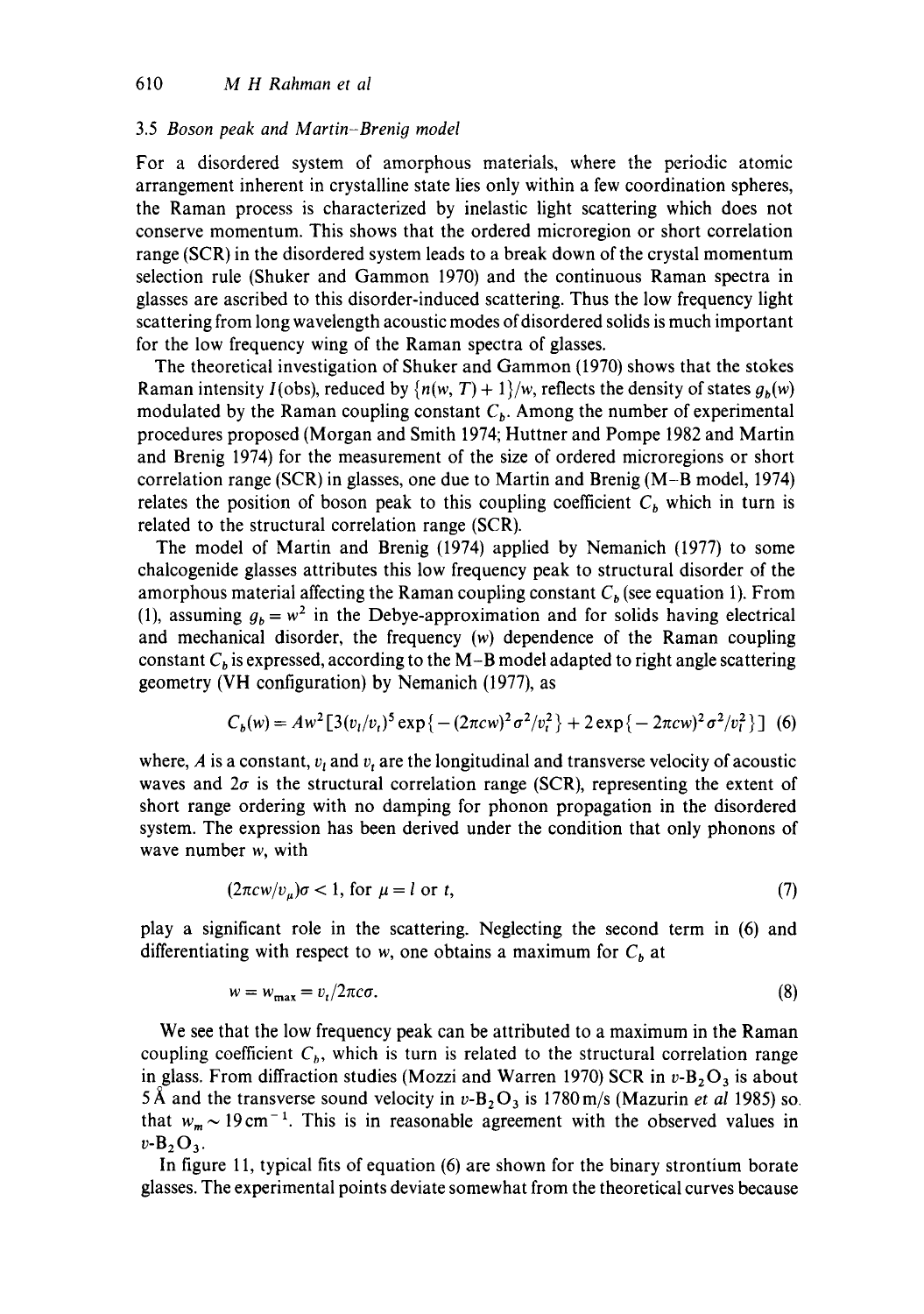

**Figure 11.** Typical fit of theoretical  $C<sub>b</sub>$  values of equation (6) with experimental Raman spectra  $I_{obs}/w^2(n + 1)$  in binary strontium borate glasses for different concentration of SrO  $(①)$  experimental  $(①)$  theoretical.

of the errors involved in the estimation of the  $v_t$  and  $v_t$  values which were taken from the reference (Lorosch *et al 1984)*. The  $v<sub>t</sub>$  and  $v<sub>t</sub>$  values for alkali borate glasses have been shown in figure 12 while the SCR values for binary strontium borate glasses have been shown in table 2.

#### **4. Conclusions**

(1) Raman spectral analysis of strontium borate binary glasses in the system  $xSrO(1-x)B_2O_3$  shows the experimental evidence of the glass network modifying nature of SrO in the borate matrix. Addition of SrO to the  $v-B_2O_3$  matrix causes a change of boron atom coordination number from 3 to 4 resulting in the new structural groupings of  $BO<sub>3</sub>$  and  $BO<sub>4</sub>$  units.

(2) For the glass of composition  $25 \text{SrO} \cdot 75 \text{B}_2\text{O}_3$  which gives rise to a Raman band at 772cm -1, network modification becomes saturated in its coherence degree. Tetraborate groups are most probable in this glass. The gradual decrease of band at  $772 \text{ cm}^{-1}$  along with its shift indicates that the rate of formation of BO<sub>4</sub> units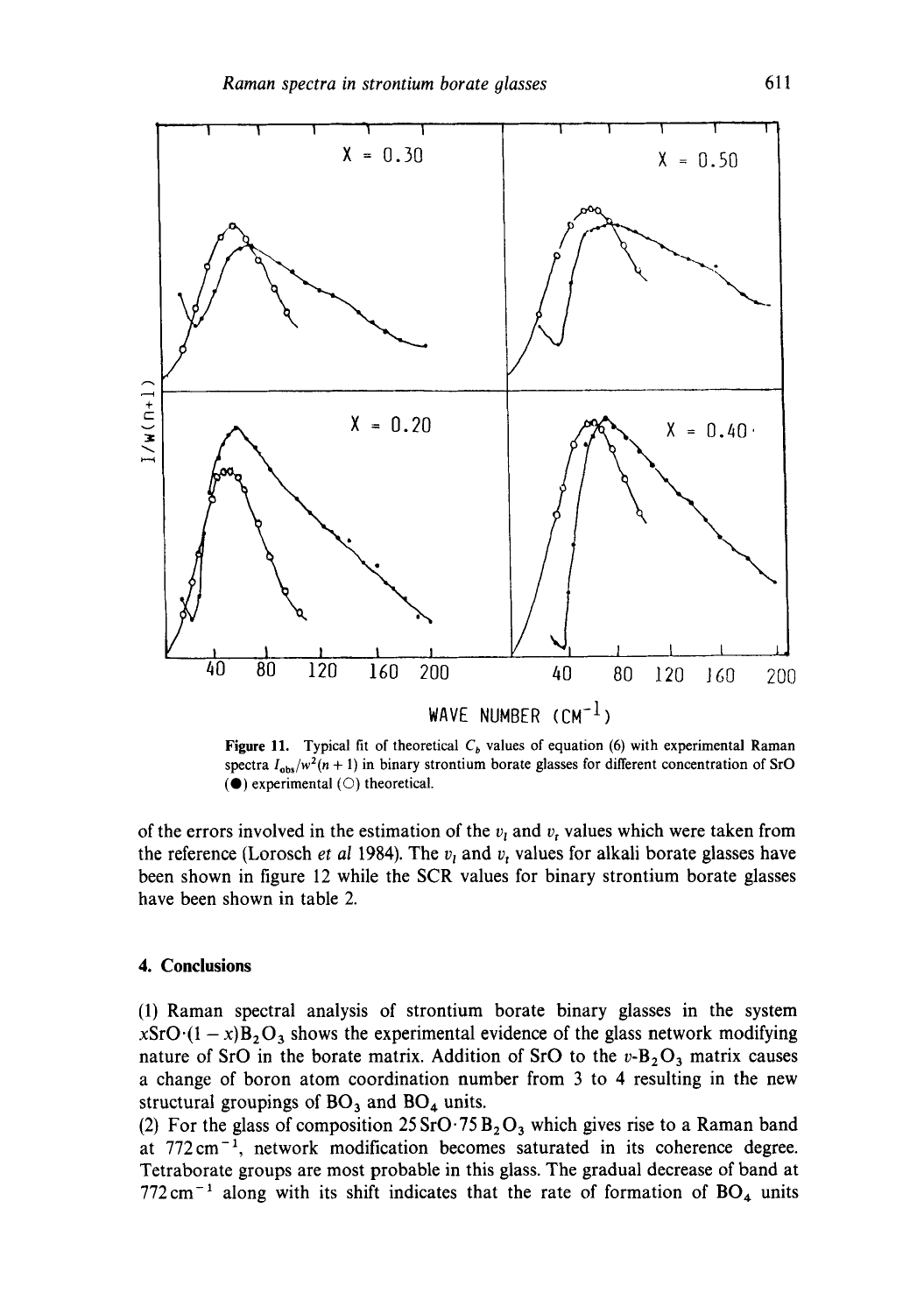

**Figure 12.** Velocity of longitudinal (A) and transverse (B) acoustic waves in  $B_2O_3 - xM_2O$ glasses versus composition (x) for (a) Li<sub>2</sub>O, (b) Na<sub>2</sub>O, (c) K<sub>2</sub>O, (d) Rb<sub>2</sub>O, (e) Cs<sub>2</sub>O and (f)  $T_{2}O$ .

| $\mathbf x$ |                 | v*<br>(cm/s) | $2\sigma(\AA)$  |               |  |  |
|-------------|-----------------|--------------|-----------------|---------------|--|--|
|             | $v^*$<br>(cm/s) |              | $v/\pi c\omega$ | Curve fitting |  |  |
| 0.20        | 400000          | 230000       | 5.7654          | 5.1665        |  |  |
| 0.30        | 405000          | 229000       | 5.0226          | 4.5601        |  |  |
| 0.35        | 415000          | 236000       | 4.8667          | 4.5687        |  |  |
| $0-40$      | 420000          | 242500       | 4.8170          | 4.1375        |  |  |
| 0.50        | 430000          | 250000       | 4.5687          | 4.2451        |  |  |

Table 2. The SCR values  $(2\sigma)$  for strontium borate glasses in the system  $xSrO(1-x)B_2O_3$ .

 $*_v_1$  and  $v_t$  values are used from Lorosch *et al* (1984)

diminishes and  $BO<sub>3</sub>$  groups (in pyro-, orthoborate) with nonbridging oxygens are formed at high concentrations (x) of SrO. Strontium cations  $(Sr^{+})$  are not easily accommodated in the glass structure and tend to break up the network, causing an increased number of NBOs.

(3) Temperature dependence of binary strontium borate glasses (for  $x = 0.20$  and 0.35) shows that low frequency boson peak shifts towards lower wave number with rising temperature, but the band at  $772 \text{ cm}^{-1}$  remains nearly constant in position, with considerable decrease in intensity, which shows an increase of disorder with consequent thermal expansion of the glass.

(4) Addition of SrO to  $v - B_2O_3$  plays an important role in modifying the glass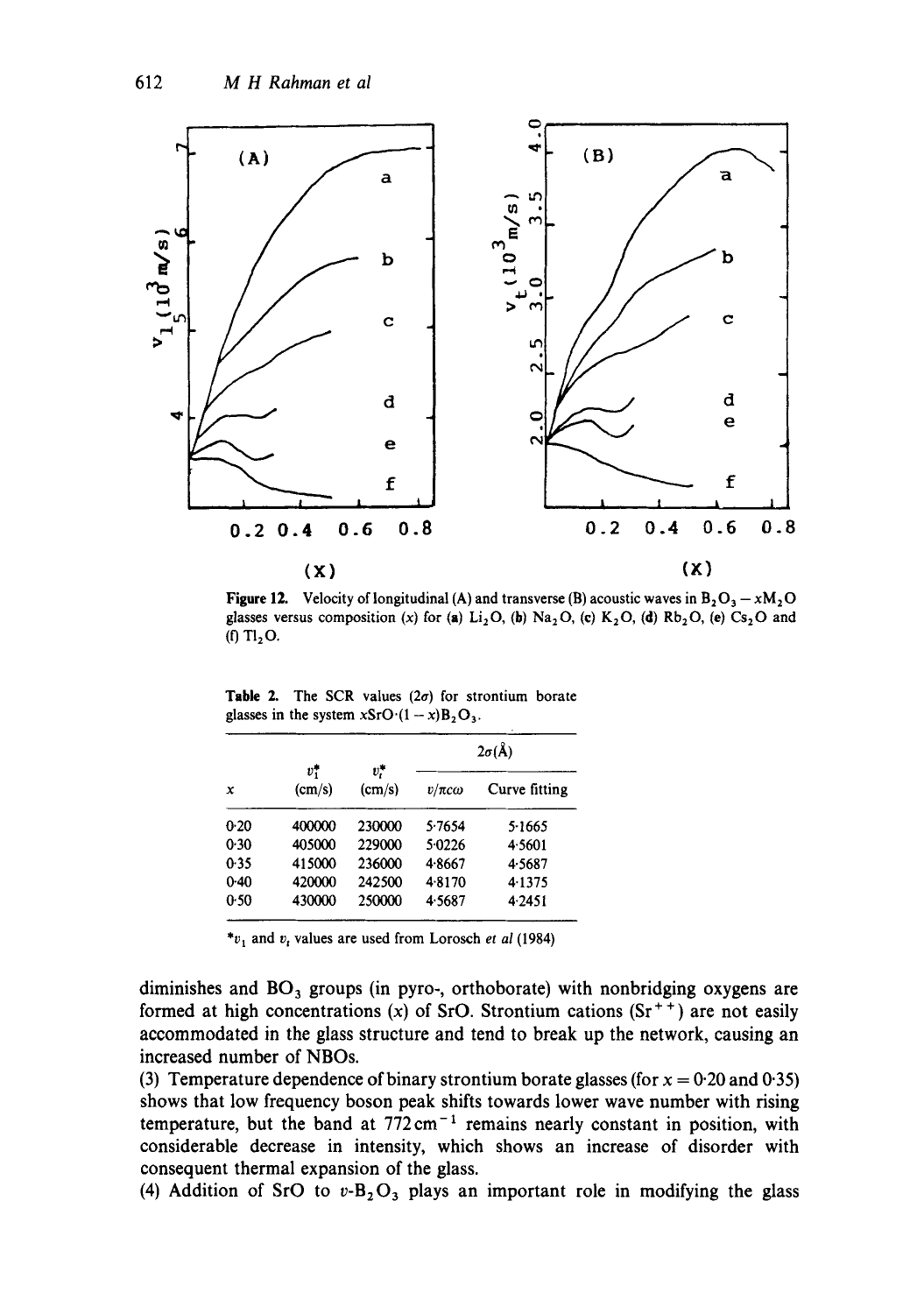network, whereas the introduction of  $SrCl<sub>2</sub>$  into the binary glass causes a large change in intensity in the low frequency region  $<$  300 cm<sup>-1</sup> with practically no change in the high frequency region. Raman spectral analysis shows that SrCl<sub>2</sub> does not modify **the glass structure; only enhances the intensity of Raman scattering in the region < 300 cm- 1 (with no drastic change of boson peak position) but some rise of peak**  position with rise of concentration  $(y)$  of SrCl<sub>2</sub> shows that the edifice of cyclic borate **groups increases which may be due to increased number of strontium cations (Sr ÷ ÷ ).**  No change in the high frequency region implies that the ratio of the **BO**<sub>3</sub> concentrations remains unchanged with rise of SrCl<sub>2</sub> concentration. The increase of cations with increase of concentration of SrCl<sub>2</sub> increases the ionic conductivity of the strontium **borate glasses, similar to the situation observed in alkali borate glasses (Soppe** *et al*  **1987; Irion** *et al* **1980).** 

**(5) Spectral density of states calculated from the reduced Raman data shows that,**  though frequency reduced Raman spectra  $(C_b = w^2)$  have the spectral shapes similar **to the experimental Raman spectra, the temperature reduced Raman spectra represents true vibrational density of states.** 

**(6) Martin--Brenig model, as discussed in § 3.5, provides a useful tool for a direct understanding of the low frequency Raman peak observed in oxide glasses. The low frequency boson peaks are caused by the limited structural correlation lengths in the glass network.** 

#### **References**

**Almeida** R M 1988 *J. Non-Cryst. Solids* 106 347

**Anderson** P W, Halperin B I **and Verma** C M 1972 *Philos. Mag.* 25 1

**Bratu, Oana P and Monica Culea** 1987 *Phys. Status Solidi AIO0* K-195

**Bhargava** A, Synder R L **and Condrate** R A 1987 *Mater. Res. Bull.* 22 1603

Borreli N F 1963 *Phys. Chem. Glasses 4 11* 

**Chryssikos** G D, Kamitsos E I **and Risen** W M 1987 *J. Non-Cryst. Solids* 93 155

**Griscom** L 1978 **in** *Borate Glasses* (eds) L D Pye, V D **Freschette and** N K Kreidl (New **York: Plenum)** p. 11

**Guha S and Walrafen** G E 1984 *J. Chem. Phys. 80* 3807

**Gallener** F L 1982 *Solid State Commun. 44* 1037

**Hosono H, Kawazoe H and Kanazawa** T 1979 *J. Non-Cryst. Solids 34* 339

**Hogarth** C A and Ahmed M M 1983 *J. Mater. Sci. Lett. 2 649* 

**Huttner B and Pompe** W 1982 *Phys. Status Solidi* BlI4 503

**Irion M, Couzi M, Levasseur A, Reau** J M **and Brethous** J C 1980 *J. Solid State Chem.* 31 285

**Krogh-Moe** 1965 *Phys. Chem. Glasses* 6 46

**Krogh-Moe** 1962 *Phys. Chem. Glasses* 3 101

**Konijnendijk** W L **and Stevels** J M 1975 *J. Non-Cryst. Solids* 18 307

**Konijnendijk** W L 1975 *Philips Res. Rep. Suppl.* 1 62

**Konijnendijk** W L **and Stevels** J M 1977 *Mater. Sci. Res.* 12 259

**Kamitsos** E I, Karakassides M A **and Chryssikos** G D 1986 *J. Phys. Chem. 90* 4528

**Kamitsos** E I, Karakassides M A **and Chryssikos** G D 1987 *J. Phys. Chem.* 91 1073

**Lorosch** J, Couzi M, Pelous J, Vacher R **and Levasseur** A 1984 *J. Non-Cryst. Solids* 69 1

**Martin** A J **and Brenig** W 1974 *Phys. Status Solidi 64* 163

**Morgan** G J **and Smith** D 1974 *J. Phys.* C7 694

**Mazurin** O V, Streltsina M V and Shvaiko-Shvaikovskaya T P 1985 **in** *Handbook of glass data, part-B, Single Component and Binary non-silicate oxide glasses* **(Amsterdam: Elsevier)** 

Mozzi R L **and Warren** B E 1970 *J. Appl, Cryst.* 3 251

**Nemanich** R J 1977 *Phys, Rev.* B16 1655

**Ohta Y, Shimada M and Koizumi** M 1982 *J. Non-Cryst. Solids* 51 161

**Philips** W A 1972 *J. Low Temp. Phys.* 7 351